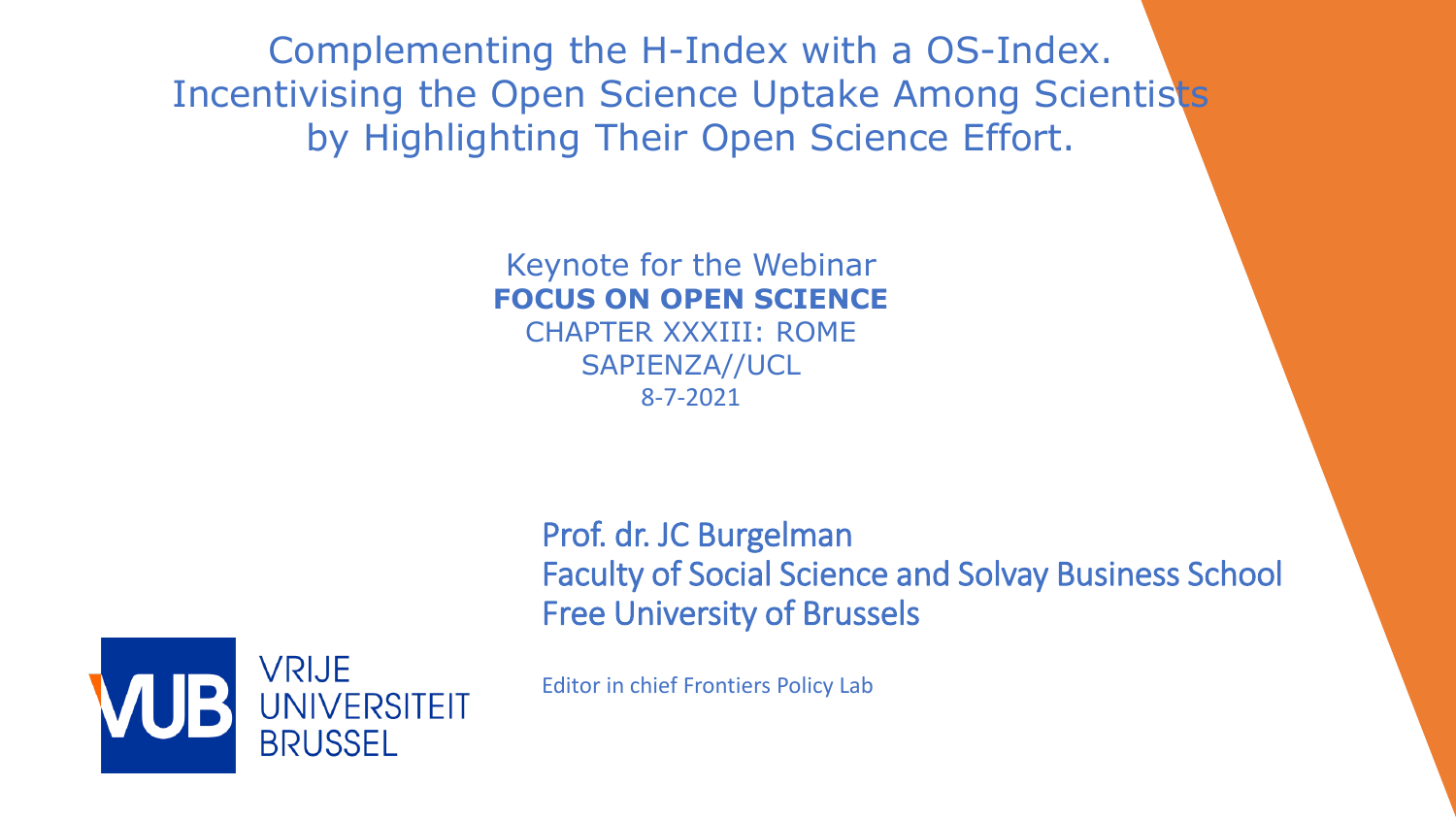## **Key messages**

- Most experts agree that a very important factor to accelerate the uptake of open science is to establish a system of reward and incentives for it.
- In fact, the Achilles heel of open science is the lack of recognition for such work at the researcher's level.

Why would I do an effort to publish in OA, if I am not rewarded for it? Why would I publish my data FAIR if in the end only the H factor is being looked at to evaluate what I do as a researcher.

• If we do accept that measuring performance is a sine qua non for an as objective as possible assesment of a researchers effort, than the solution is simple: **create an OS index**

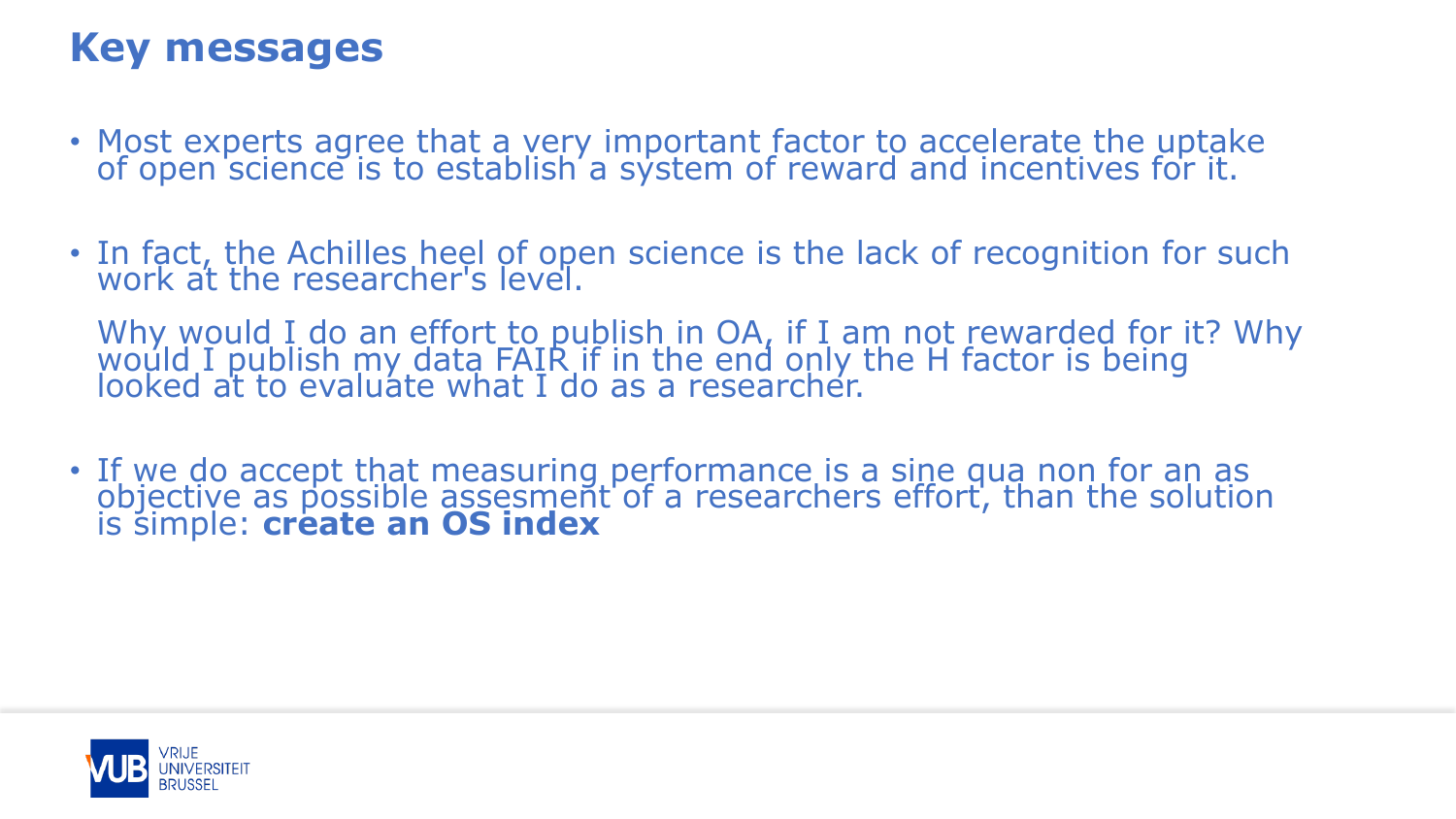## **0. Intro: why a new indicator is needed.**

- All science will become data driven & open.
- corona demonstrated that open science is becoming the modus operandi etc. And that data sharing was the norm.
- Except for the publications most of this will never make it into the existig key indicator for scientific work: the IF.
- Widespread consensus that the JIF is not the only criterium to measure the relevance of science output and that the H index is not the only criterium to measure the impact of a scientist
- Since DORA was launched criticising the present measuremenet system became mainstream

(some random examples)

- Dutch recent policy Strategy Evaluation Protocol 2021–2027. VSNU KNAW NWO
- [Utrecht 2021 policy \(https://www.nature.com/articles/d41586-021-01759-5?utm\\_source=Nature+Briefing&utm\\_campaign=6f7939b00c](https://www.nature.com/articles/d41586-021-01759-5?utm_source=Nature+Briefing&utm_campaign=6f7939b00c-briefing-dy-20210628&utm_medium=email&utm_term=0_c9dfd39373-6f7939b00c-44923949)briefing-dy-20210628&utm\_medium=email&utm\_term=0\_c9dfd39373-6f7939b00c-44923949
- UCL's new rewards policy
- [CAESAR next generation metrics wthite paper june 2020. https://www.vsnu.nl/en\\_GB/news-items.html/nieuwsbericht/572-ruim-baan](https://www.vsnu.nl/en_GB/news-items.html/nieuwsbericht/572-ruim-baan-voor-alle-aspecten-van-kwaliteit#.Xm_7KWckHyo.twitter)voor-alle-aspecten-van-kwaliteit#.Xm\_7KWckHyo.twitter
- NAS' work on aligning incentives 2020
- China announced a similar move (2020)
- [even the inventor of the H index listed its shortcomings and perverse effects https://www.natureindex.com/news-blog/whats-wrong](https://www.natureindex.com/news-blog/whats-wrong-with-the-h-index-according-to-its-inventor)with-the-h-index-according-to-its-inventor
- Increasingly also Funders ask for Open Science outputs, but the questions remains: how are they going to evaluate it?)

-- see Heurope 2021 Heurope kicks oof with significant OS requests - check p 38 https://ec.europa.eu/info/fundingtenders/opportunities/docs/2021-2027/horizon/guidance/programme-guide\_horizon\_en.pdf

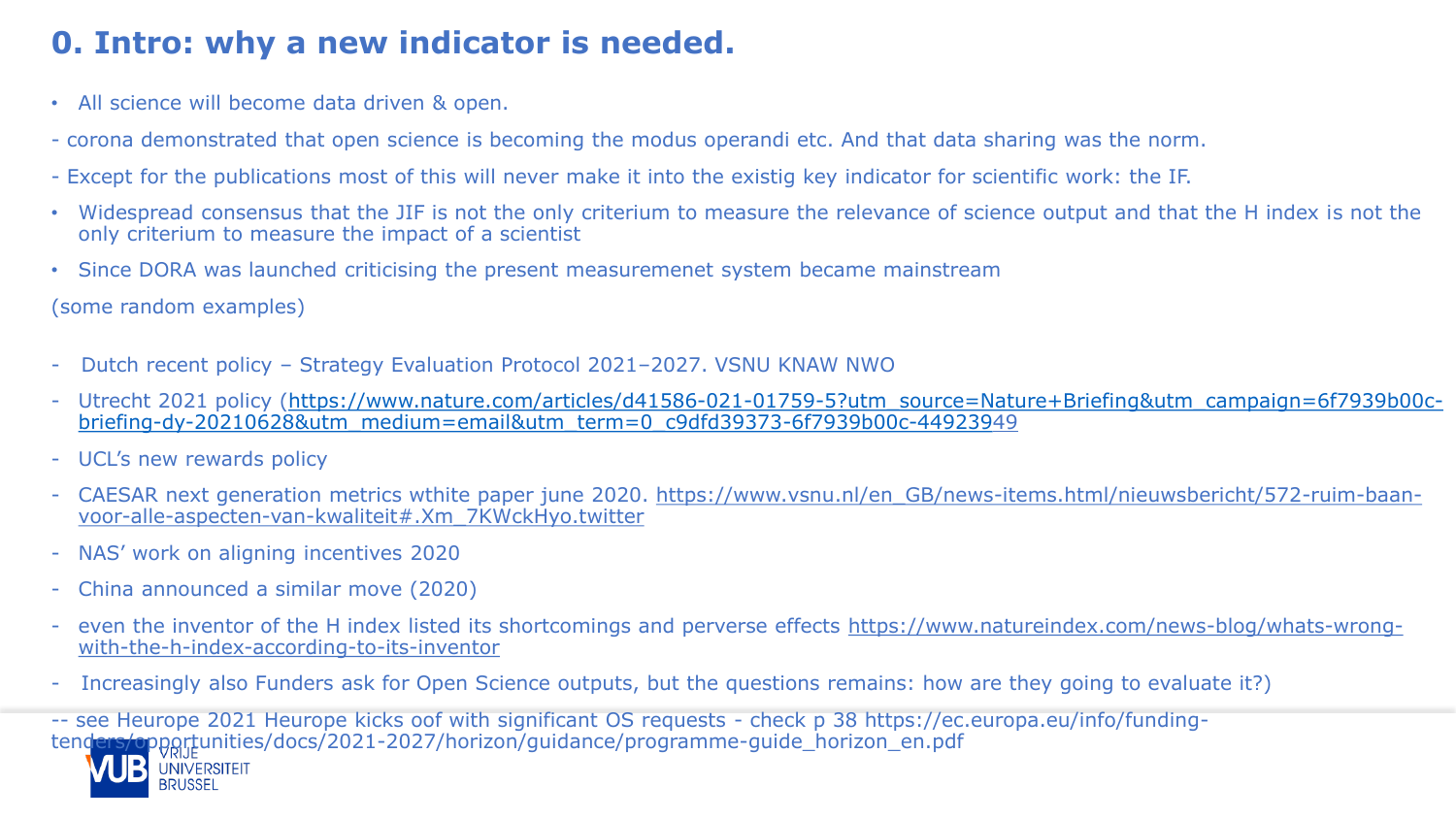## **1. Problem: we (only) know what we dont want**

- Most contributions to the discussion only list the problems.
- The few attempts made to come up with a new approach, never came up with a concrete proposal which can be used by policy makers in universities and funding.

DG RTD report 2019 Indicator Frameworks for Fostering Open Knowledge Practices in Science and Scholarship (Paul Wouters (chair), Ismael Ràfols, Alis Oancea, Shina Caroline Lynn Kamerlin, J. Britt Holbrook and Merle Jacob)

a prefect report that lists all the problems wit the present situation and lists all the parameters that are important to measure impact, but doesnt offer a pragmatic alternative for the present unifactorial approach.

OSPP report 2020 Progress on Open Science: Towards a Shared Research Knowledge System

Wellcome's new policy : no real operational guidelineshttps://sfdora.org/resource/wellcome/

2021 ERAC 'Triangle Task Force' Guideline Paper on 'Research evaluation in a context of Open Science and gender equality' 2021 Utrechts new policy

- In sum: all proposals to get rid of the H and JIF tyranny and reward OS practice better, fail on 2 points
- **1. No mention of what should replace it**
- **2. And if mentioned - lacking operationability**

• Plus: there seems to be a kind of Stockholm syndrome of the H index and the JIF

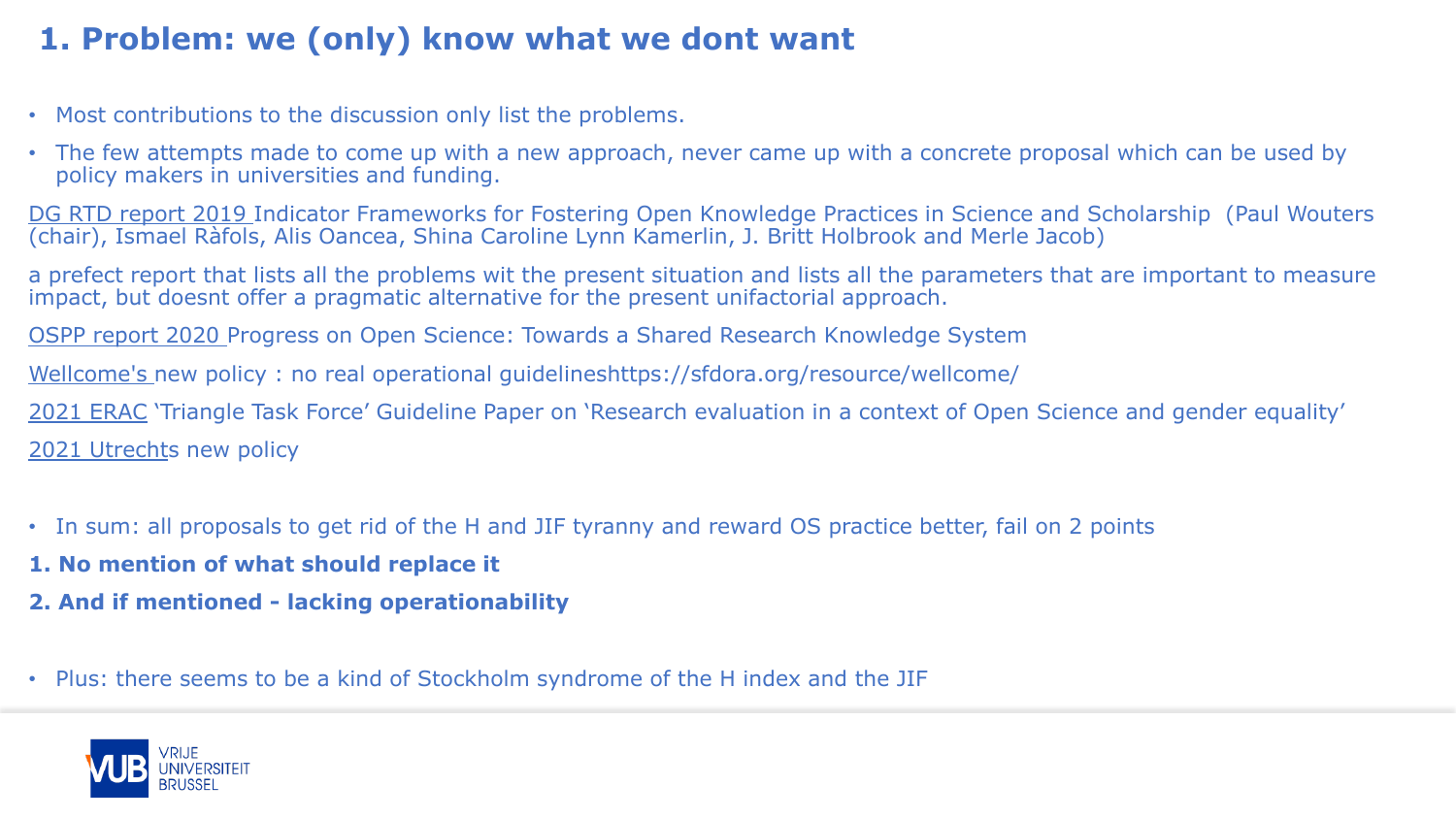### **2. Is an alternative//OS index to complement for the H-Index so difficult to make?**

- Yes because the debate gets blurred a lot
	- quantitative versus qualitative factors
	- output (productivity) vs behavioral factors (e.g. cross disciplinarity)
	- macro level (university) versus micro (researcher)
- No if we make upfront clear this is only a proposal that addresses 1 aspect (open science activity) at the researcher level (can be aggregated at team/fculty/university level)

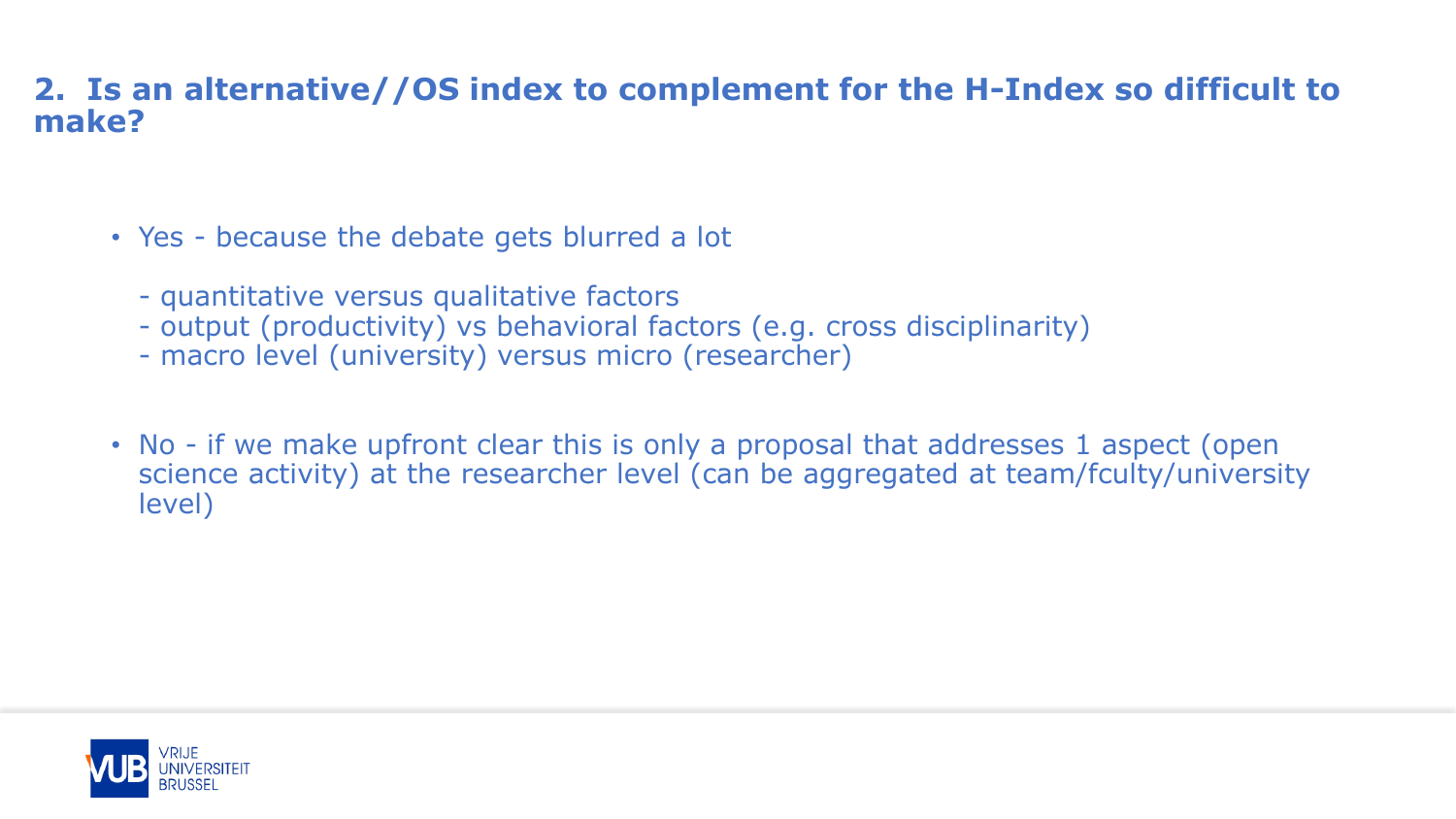## **3. What should/could be in such an OS index?**

Upfront: we are only looking at output factors at the researcher level (can be aggregated)

#### 1**. Open Publishing of research:**

- Product: OA articles//books//reports:
- Modus to be counted: gold, green, diamond, preprint (numbers)
- 2. **Open publishing of FAIR data:**
- Products: datasets//algoritms//visualisations//software:
- Modus to be counted: number of downloads, reuse, citation
- 3. **Open discussion of research:**
- Product: peer reviews//discussions in Mendeley type of fora//blogs
- Modus to be counted: numbers, reuse, citations

#### 4. **Open project evaluation:**

- Products: research proposals
- Modus to be counted: downloads, citations

#### More?

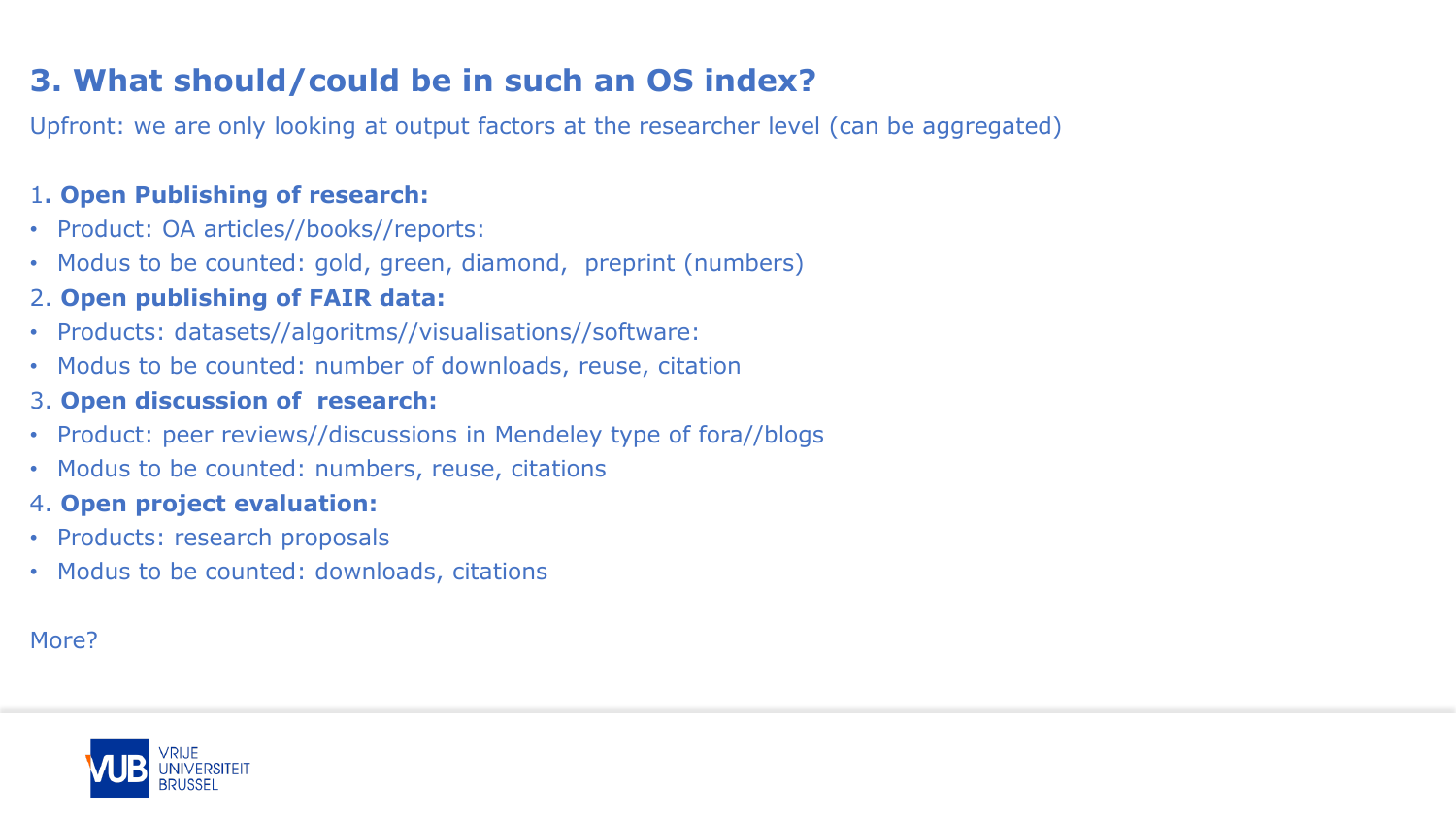## **4. Does this square the circle?**

### NO

- Its "only" an OS index
- Science is dynamic

#### **YES**

- If part of a dashboard approach to science production and impact, combining H index, OS index, Societal Impact index, etc \*
- Such a dashboard approachs allows for differential uses.

#### Who should take the initiative?

- Given that change is in the air, lets not wait until someone else does it (like the Shangai index)
- **Ideally universities and funders - via their branch associations - in Europe should join forces and take this forward. With the help of publishers.**



\*The Caesar white paper is in my view one of the most comprehensive proposal mixing measurble and qualita indexes from the different fields a scientist works in